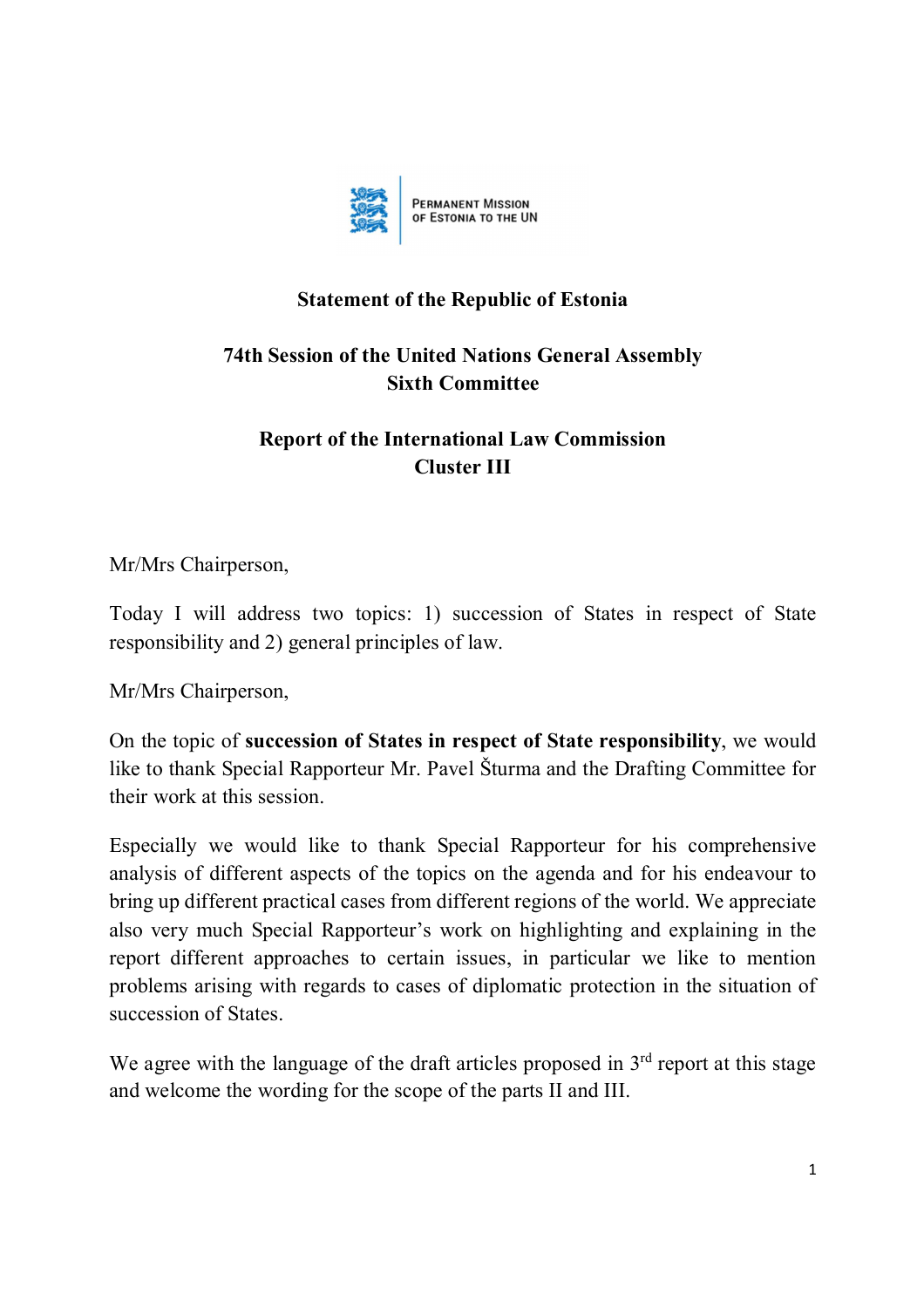With regard to the Chapter IV of the report - reparation for injury arising from internationally wrongful acts committed against the nationals of the predecessor State, we would like to comment the following. In our opinion, in cases of State succession the modern approach should be followed. We appreciate that the report points out the case law and State practise, which supports this approach. Problems arising from the application of traditional approach (continuous nationality) are well described in the report of the Special Rapporteur, especially also with regard to the decision of the Permanent Court of International Justice in 1939 in the *Panevezys-Saldutiskis Railway-case (Estonia v Lithuania)*. In addition, other examples of State practise described in the report illustrate well that a rigid application of the principle of continuous nationality in cases of State succession could create unequitable results. It could result in unfair treatment of private persons in getting reparation for the injuries and it could result in a situation in which none of the States is entitled to seek redress for their nationals in cases of State succession. In this context we also welcome the work of the International Law Institute on this subject and the adoption of the final resolution at the Session in Tallinn 2015 on the topic "State Succession in Matters of State Responsibility", in which the modern approach was supported. We consider that the rules of international law should not and can not be directed to the exclusion of some persons from the reparations for injuries. However, we fully agree that in cases of diplomatic protection the continued nationality is the general rule, as formulated in Paragraph 1 of Article 1 of the draft articles on diplomatic protection and forum shopping shall be avoided. Still, in the case of States succession we should follow the modern approach on the abovementioned reasons.

We note the proposal by the Special Rapporteur on the subjects for subsequent reports and upcoming deliberations of the Commission. We consider the way forward proposed by the Special Rapporteur to be reasonable and we wish the Special Rapporteur and the members of the Commission all the success.

Mr/Mrs Chairperson,

Concerning the topic of **general principles of law**, Estonia would like to welcome the decision made by the International Law Commission in 2018 to include the topic in its programme and the work done by Special Rapporteur Mr Marcelo Vazquez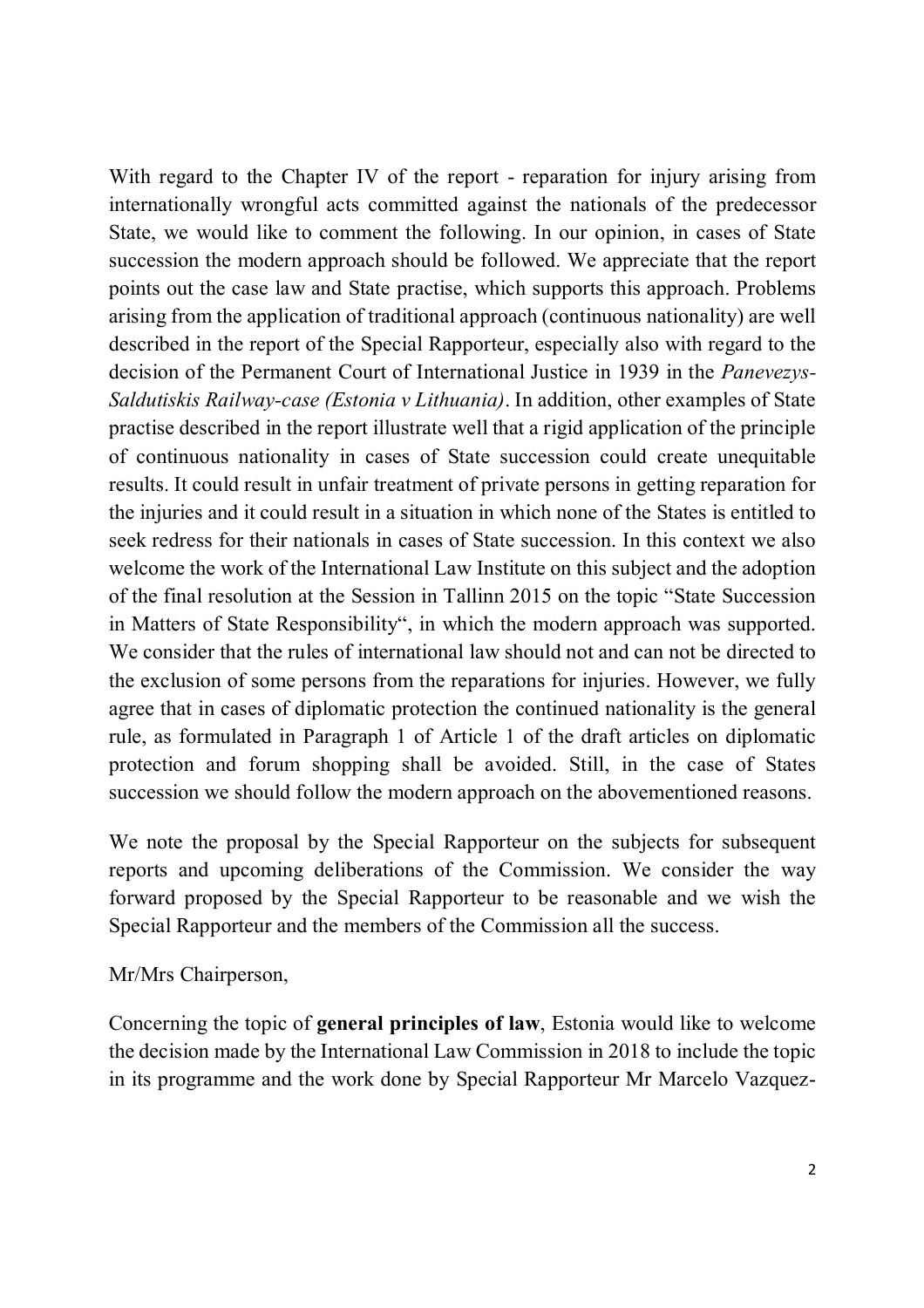Bermudez. Analysing general principles of law as a source of international law will supplement the work of the ILC on studying other sources of international law.

Estonia believes that the approach by the Special Rapporteur in regard to addressing the issue in the ILC report is accurate and comprehensive. The general nature of the initial analysis allows to give an overview of the main issues and will accommodate further discussions among states.

Estonia supports the suggestion made under paragraph 228 that the scope should focus on the Article 38, paragraph 1(c) but should not be limited only to its application by the court but also on practice of States and of international courts and tribunals. In addition, based on further work, it might be necessary to indicate to limitation in the title of the topic.

Regarding possible illustrative list of general principles of international law, Estonia, not excluding a possibility to add a list, finds that further work should be done on case law and state practice on the matter prior adding such a list to the report. Adding such an illustrative and non-exhaustive list in the further stage of the analysis would give a greater context in relation to the legal substance of the report.

Estonia would also like to emphasize the importance that the distinction of general principles of law and customary international law should be more thoroughly examined. In addition to proposed aspects in paragraph 233 of the topic, Estonia suggests not only to bring forward the distinctions but also the commonalities of the two topics. In paragraph 239 of the part c, it was suggested to further examine the distinction between principles, norms and rules. Estonia would like to encourage to study this area further as this distinction between these three terms have been under question in other areas of international law where the understanding of how international law applies, is still emerging (e.g international law applicable to state conduct in cyberspace).

In general, Estonia supports the views expressed in part b. However, as it states in paragraph 238, some members questioned the usefulness of reviewing references to general principles of law in specific treaty regimes. Estonia would like to support the notion, that to the contrary, such an approach would be beneficial to the further